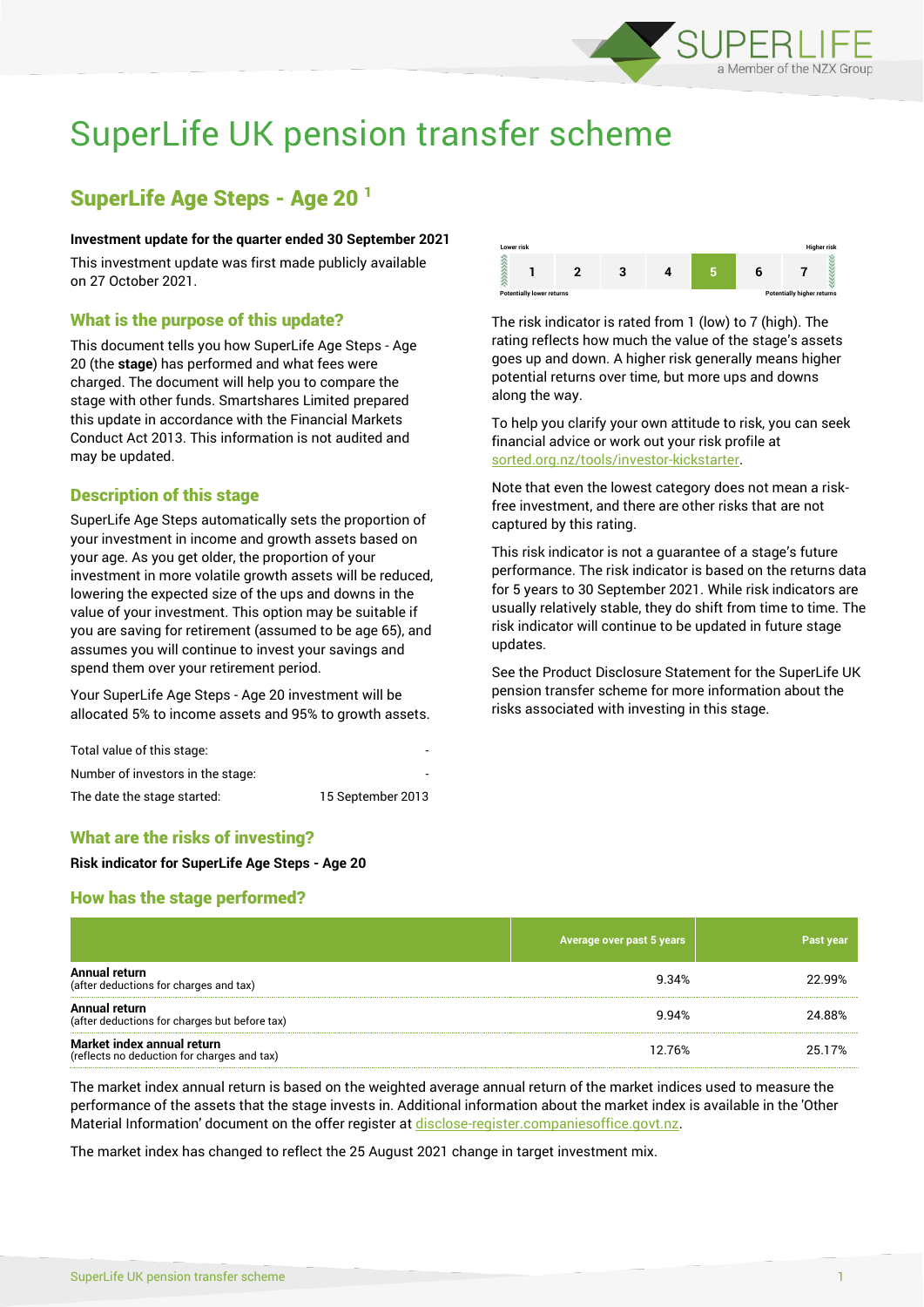

#### **Annual return graph**



This shows the return after fund charges and tax for each year ending 31 March since the fund started. The last bar shows the average annual return since the fund started, up to 30 September 2021.

**Important:** This does not tell you how the fund will perform in the future.

Returns in this update are after tax at 28%.

#### What fees are investors charged?

Investors in the SuperLife Age Steps - Age 20 are charged fund charges. In the year to 31 March 2021 these were:

|                                                                  | % per annum of fund's net<br>asset value |  |
|------------------------------------------------------------------|------------------------------------------|--|
| <b>Total fund charges</b>                                        | 0.64%                                    |  |
| Which are made up of:                                            |                                          |  |
| <b>Total management and administration</b><br>charges (estimate) | 0.64%                                    |  |
| Including:                                                       |                                          |  |
| Manager's basic fee                                              | 0.63%                                    |  |
| Other management and<br>administration charges                   | 0.01%                                    |  |
| <b>Other charges</b>                                             | Dollar amount per investor               |  |
| Administration fee                                               | \$60 per annum                           |  |

Investors may also be charged individual action fees for specific actions or decisions (for example, for transferring money into the scheme from a UK pension scheme). See the Product Disclosure Statement for the SuperLife UK pension transfer scheme for more information about those fees.

The fees set out above include GST where applicable.

Small differences in fees and charges can have a big impact on your investment over the long term.

### Example of how this applies to an investor

Jess had \$10,000 in the stage at the start of the year and did not make any further contributions. At the end of the year, Jess received a return after fund charges were deducted of \$2,299 (that is 22.99% of her initial \$10,000). Jess paid other charges of \$60. This gives Jess a total return after tax of \$2,239 for the year.

#### What does the stage invest in?

#### **Actual investment mix**

This shows the types of assets that the fund invests in.

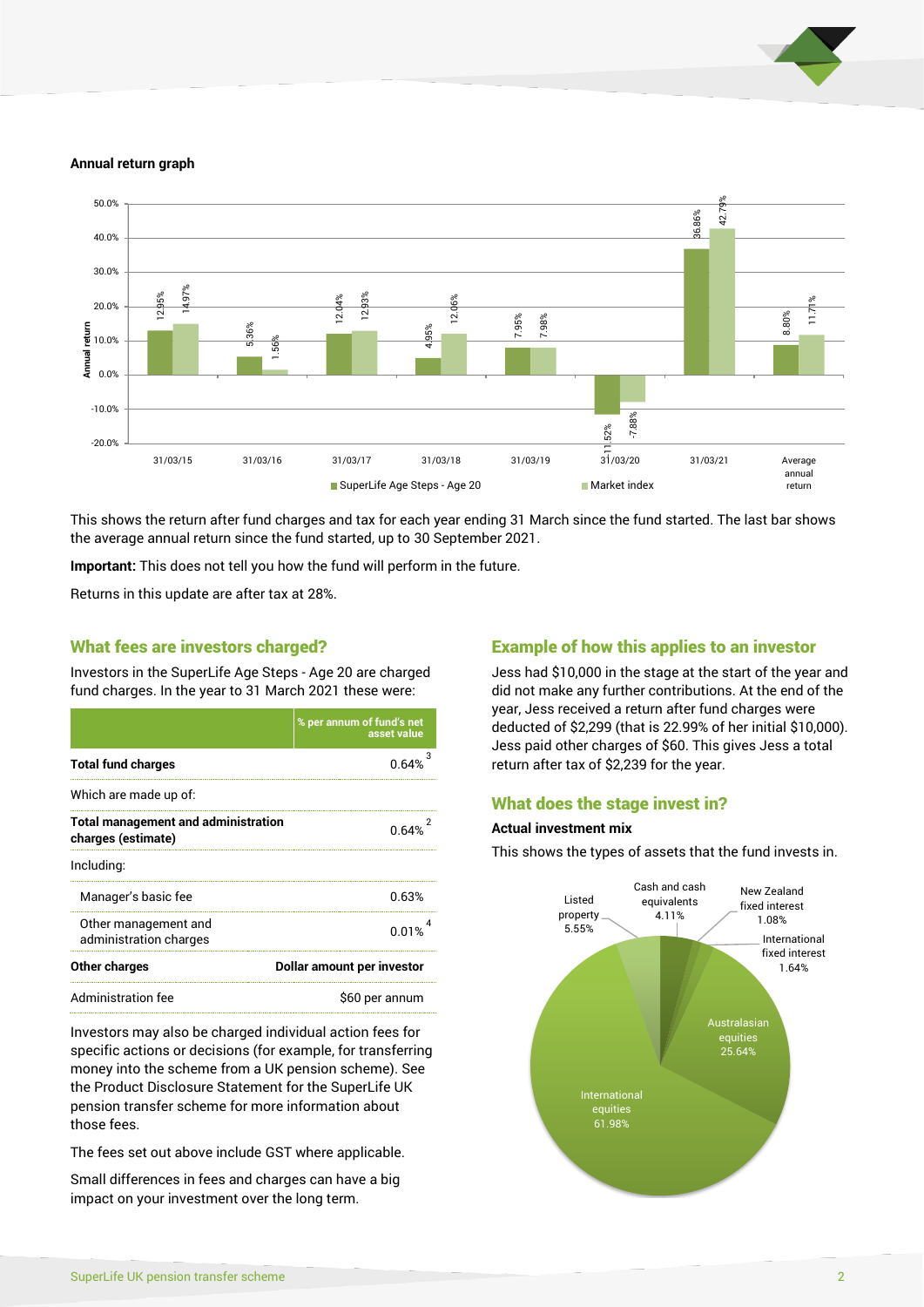

#### **Target investment mix**

This shows the mix of assets that the stage generally intends to invest in.

| <b>Asset Category</b>        | <b>Target asset mix</b>  |
|------------------------------|--------------------------|
| Cash and cash equivalents    | 2.20%                    |
| New Zealand fixed interest   | 1.10%                    |
| International fixed interest | 1.70%                    |
| Australasian equities        | 23.70%                   |
| International equities       | 61.70%                   |
| Listed property              | 4.80%                    |
| Unlisted property            |                          |
| Commodities                  | $\overline{\phantom{a}}$ |
| Other                        | 4.80%                    |

#### **Top 10 investments**

| <b>Name</b>                                                     | % of stage's net<br>asset value | <b>Type</b>               | <b>Country</b>       | <b>Credit rating</b><br>(if applicable) |
|-----------------------------------------------------------------|---------------------------------|---------------------------|----------------------|-----------------------------------------|
| Vanguard S&P 500 ETF                                            | 9.48%                           | International equities    | United States        |                                         |
| Vanguard FTSE Europe ETF                                        | 8.44%                           | International equities    | United States        |                                         |
| Vanguard Total World Stock ETF                                  | 8.33%                           | International equities    | <b>United States</b> |                                         |
| Vanguard FTSE Emerging Markets ETF                              | 6.69%                           | International equities    | <b>United States</b> |                                         |
| Vanguard FTSE Pacific ETF                                       | 5.26%                           | International equities    | United States        |                                         |
| Vanguard Mid-Cap ETF                                            | 4.92%                           | International equities    | <b>United States</b> |                                         |
| Vanguard Small-Cap ETF                                          | 4.13%                           | International equities    | <b>United States</b> |                                         |
| Vanguard International Property Securities<br>Index Fund Hedged | 3.39%                           | Listed property           | Australia            |                                         |
| iShares MSCI USA ESG Screened UCITS ETF                         | 3.15%                           | International equities    | Ireland              |                                         |
| <b>ANZ NZD Current Account</b>                                  | 3.04%                           | Cash and cash equivalents | New Zealand          | AA-                                     |

The top 10 investments make up 56.82% of the stage's net asset value.

#### **Currency hedging**

The stage invests into funds which hedge their foreign currency exposure.